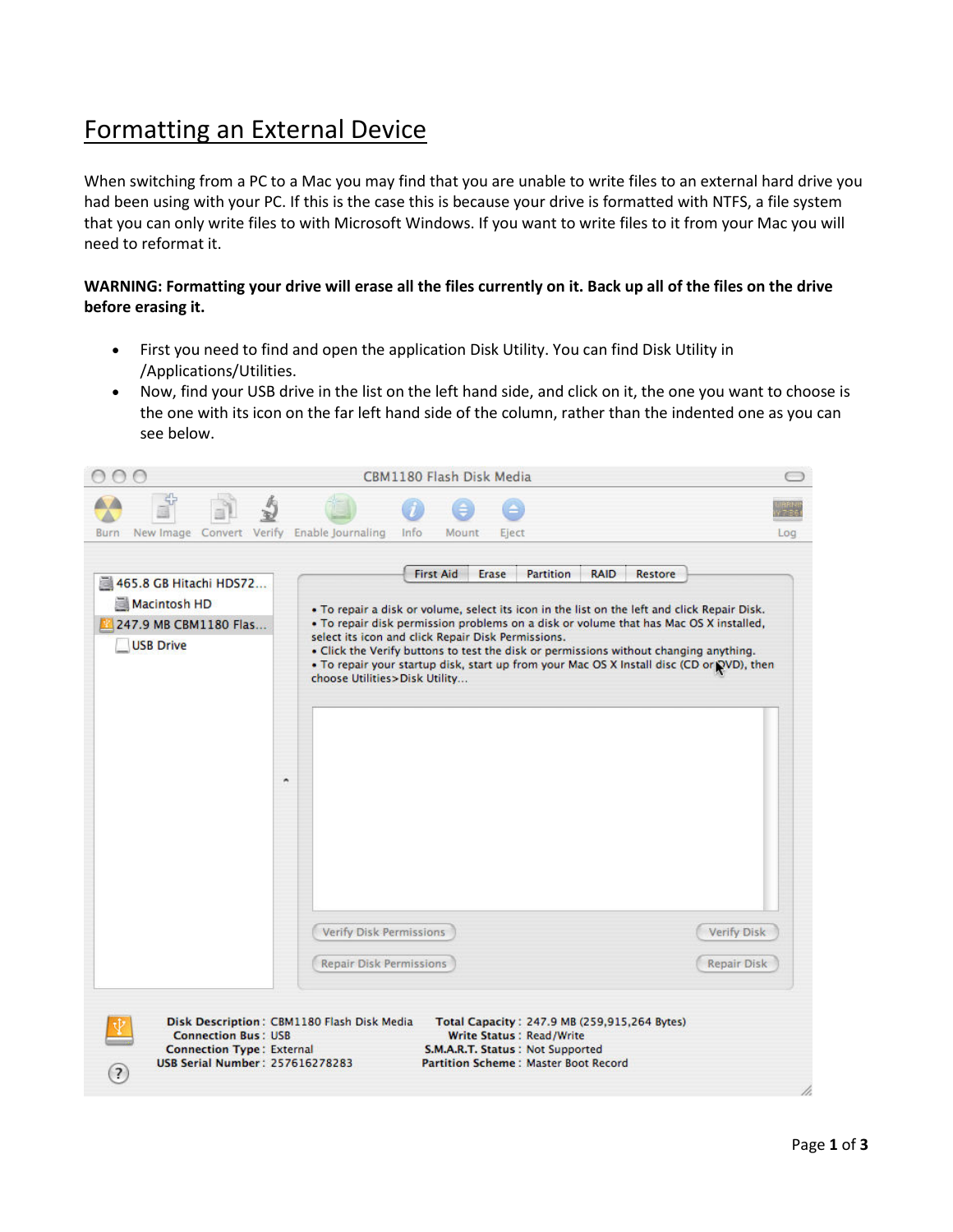Now, click on the 'Erase' tab.

|                                                                                                                            | <b>CBM1180 Flash Disk Media</b>                                                                                                                                                                                                                                                                                                                                                                                                                                                                                                                                                                                                                                                                                                                                                                                                                                    |     |
|----------------------------------------------------------------------------------------------------------------------------|--------------------------------------------------------------------------------------------------------------------------------------------------------------------------------------------------------------------------------------------------------------------------------------------------------------------------------------------------------------------------------------------------------------------------------------------------------------------------------------------------------------------------------------------------------------------------------------------------------------------------------------------------------------------------------------------------------------------------------------------------------------------------------------------------------------------------------------------------------------------|-----|
| New Image Convert Verify Enable Journaling<br><b>Burn</b>                                                                  | Info<br>Mount<br>Eject                                                                                                                                                                                                                                                                                                                                                                                                                                                                                                                                                                                                                                                                                                                                                                                                                                             | Log |
| 465.8 GB Hitachi HDS72<br>Macintosh HD<br>247.9 MB CBM1180 Flas<br><b>USB Drive</b>                                        | <b>First Aid</b><br><b>RAID</b><br><b>Erase</b><br>Partition<br><b>Restore</b><br>To erase a disk or volume, select its icon, specify a format and name, and click Erase.<br>. Erasing a disk erases all data and volumes on a disk, leaving the disk empty. Erasing a<br>selected volume erases that volume only, leaving other volumes on the disk unchanged.<br>. To securely erase data, click Security Options and select an option before clicking<br>Erase.<br>. To help prevent recovery of deleted files, click the Erase Free Space button.<br>÷<br><b>Volume Format:</b><br>Mac OS Extended (Journaled)<br>$\blacksquare$<br>Name: Untitled<br>Install Mac OS 9 Disk Driver<br>Select this option to use this device on a<br>computer running Mac OS 9. This option<br>does not affect Classic.<br>Erase Free Space<br>Security Options<br><b>Erase</b> |     |
| <b>Connection Bus: USB</b><br><b>Connection Type: External</b><br><b>USB Serial Number: 257616278283</b><br>$\overline{a}$ | Disk Description: CBM1180 Flash Disk Media<br>Total Capacity: 247.9 MB (259,915,264 Bytes)<br><b>Write Status: Read/Write</b><br>S.M.A.R.T. Status: Not Supported<br><b>Partition Scheme: Master Boot Record</b>                                                                                                                                                                                                                                                                                                                                                                                                                                                                                                                                                                                                                                                   |     |

Opening the 'Volume Format' drop-down menu, you can see that we have quite a few options.

|    | <b>MS-DOS File System</b><br><b>UNIX File System</b> |
|----|------------------------------------------------------|
|    | Mac OS Extended (Case-sensitive)<br>Mac OS Standard  |
| ne | Mac OS Extended (Case-sensitive, Journaled)          |
|    | nat √ Mac OS Extended (Journaled)<br>Mac OS Extended |